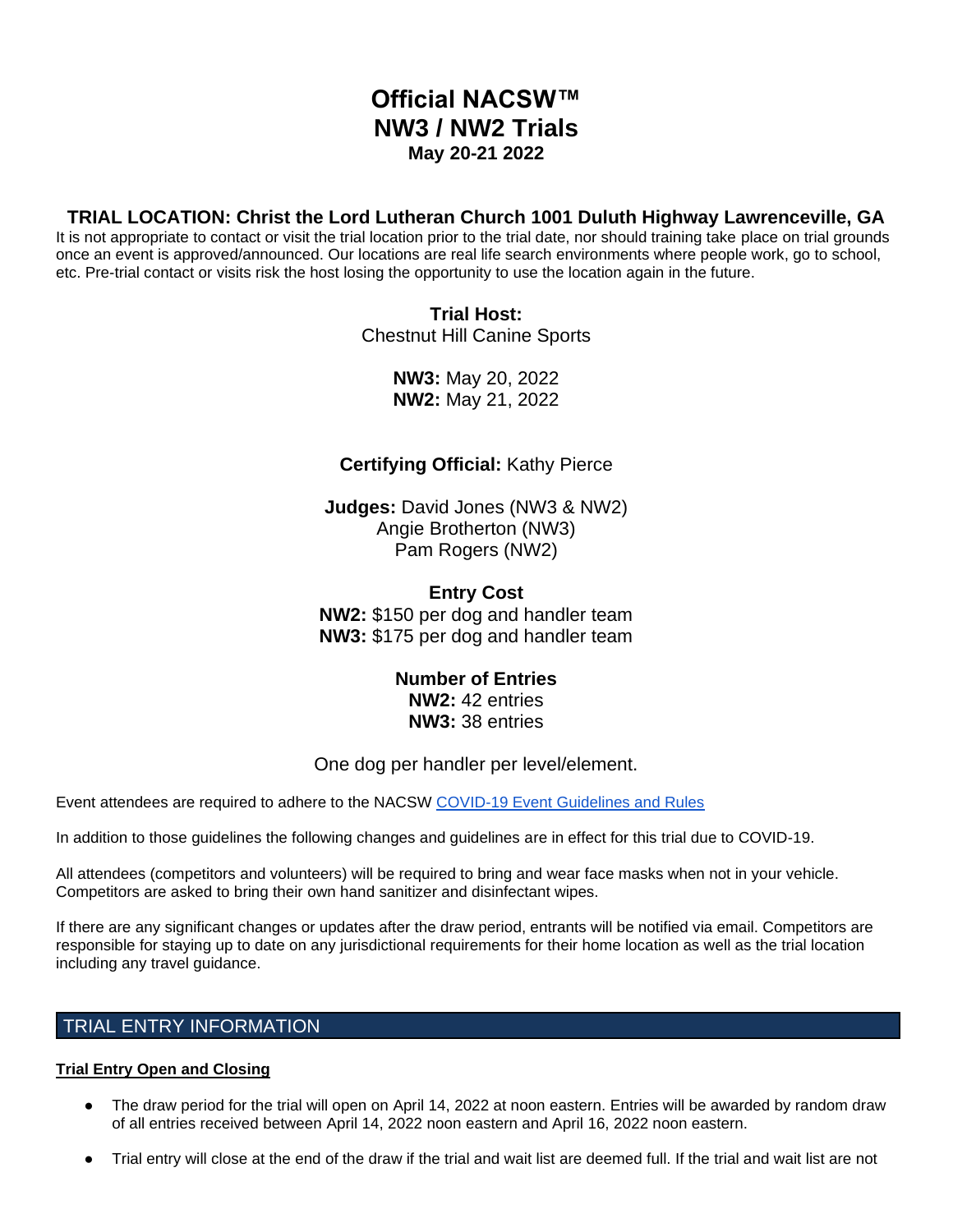full, the trial will remain open for entries until they are deemed full or the day of the trial.

We will not be taking payment until you are given a space in the trial. If you are given a space in the trial, you will receive information on how to submit payment. You will then have 48 hours to complete your payment to confirm your space in the trial.

#### **Entry Method**

All entries will be on-line via the link provided to the NACSW trial entry form. Paper and phone entries will not be accepted. Completing the form is not a guarantee of entry. You will receive a confirmation from [chestnuthillcaninesports@gmail.com](mailto:chestnuthillcaninesports@gmail.com) to let you know if your entry has been given a space in the trial.

#### **Entry Requirements & Selection**

#### **A Qualified Entry is one that meets all the following criteria:**

- 1. Complete the on-line trial entry during the draw period listed above.
- 2. The Handler is a NACSW member for the 2021-2022 membership year (8/1/21 7/31/22).
- 3. The Dog is registered with the NACSW.
- 4. Dogs participating in a trial must be at least one year of age.

5. The Dog has achieved the ORT title (passed all 3 odors) and prior title level at least 14 days before the trial opens for entries. This applies to all levels effective April 1, 2021.

6. Qualified entry for NW2 – Dog has earned a NW1 title level and has not yet earned a NW2 title. Qualified entry for NW3 – Dog has earned a NW2 title and has not yet earned the NW3 Elite title level.

#### **Trial spaces will be determined in the following manner:**

- Spaces will be awarded by a random draw of all Qualified Entries received during the draw period listed above.
- In the event that you are having technical difficulties with the entry system, please email [trialentry@nacsw.net](mailto:trialentry@nacsw.net) prior to the end of the draw period.
- No dog will be given a space in more than one trial of the same level at a single event.
- You may enter multiple dogs for entry in the draw. However, only one dog/handler per title level will be accepted into the trial. Entry will go to the dog selected in the draw – you may not swap to an alternate dog. If multiple dogs are selected in the draw, you may select which dog you wish to enter. Once a dog has been entered as a second dog/handler entry, you may not swap handlers after the draw to change the entry to a first dog/handler unless the trial is not full.
- If a trial level is not full after the draw of Qualified Entries, then there will be a Secondary Draw of any entries received that did not meet the ORT title or title requirements. These entries will be accepted pending completion of the requirements. **Note:** dogs must earn their ORT title and prior title level at least 3 days prior to the trial date to be eligible to compete. If the required title or ORT title is earned less than 14 days prior to the event, it is the competitor's responsibility to notify the host that the requirement has been completed.
- If the trial level and wait list are not full after all entries received during the draw period have been processed, entries will continue to be accepted in the order they are received until the trial and wait list are deemed full.
- For Exhibit Only Dogs (FEO): Dogs running FEO are not eligible to receive titles or earn placement ribbons. FEO results will not be included in the posted trial results.

Host is offering spaces to 1st dog FEO teams and 2nd dog FEO teams.

If space remains after all qualified entries are accommodated on April 20, 2022, then we will offer spaces for those who wish to run a dog For Exhibition Only (FEO). Second dog/handler FEO entries on the same day will be offered spaces after April 27, 2022.

The trial host of an event has the right to refuse entry of any competitor or dog for just cause as approved by the National Trial Committee. Just cause includes lack of adherence to NACSW rules and guidelines and the policies outlined in each event entry premium.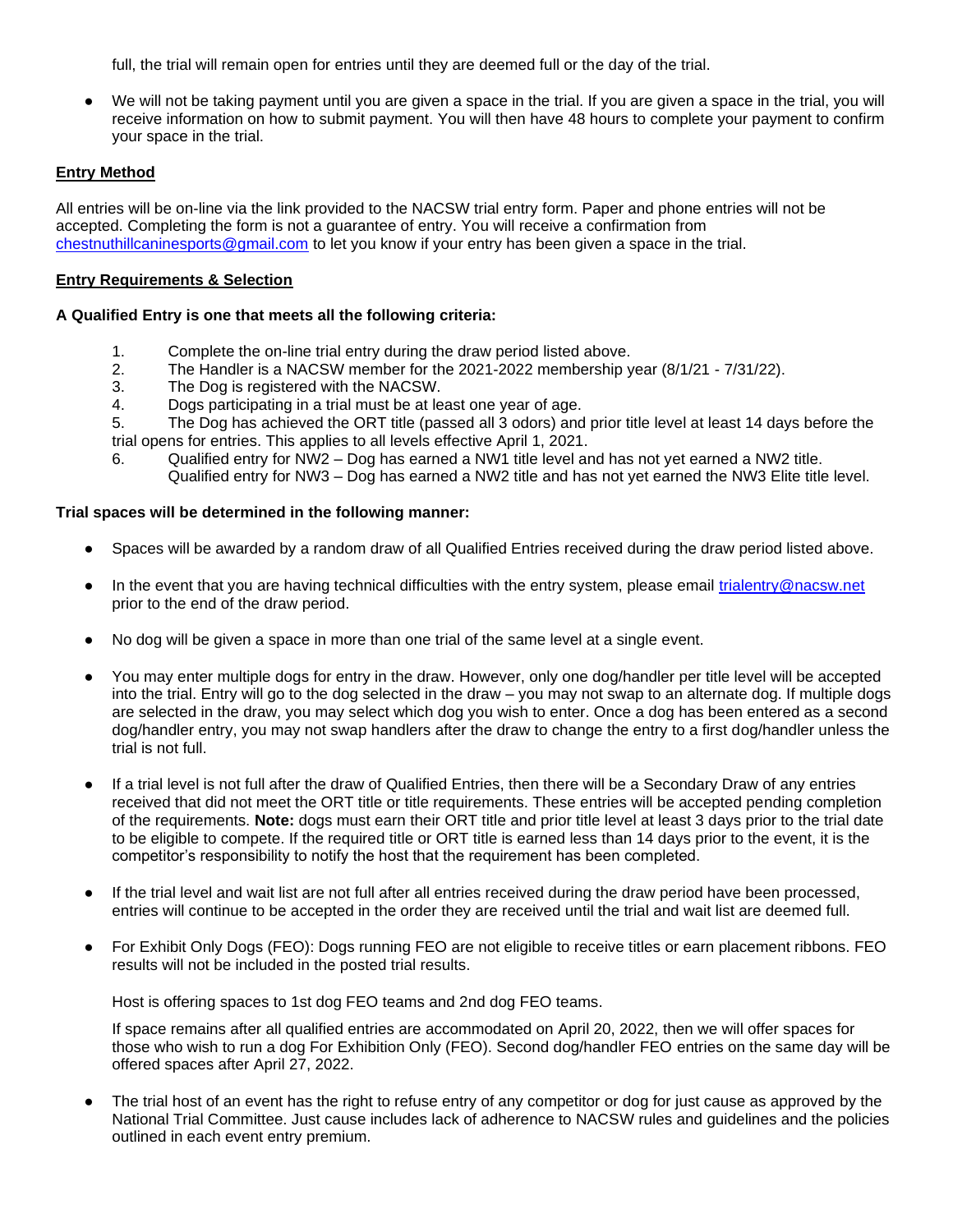Some trial entries may be given priority entry based on contributions to the organization and the trial process.

You will be notified via e-mail of the results of the random draw by 5pm eastern on April 21, 2022.

If you have a spam blocker on your email account, please configure it to allow email from [chestnuthillcaninesports@gmail.com](mailto:chestnuthillcaninesports@gmail.com) in order to ensure delivery of confirmation and information about this trial.

You will then have 48 hours to complete your payment to confirm your space in the trial. Trial payments are payable to Chestnut Hill Canine Sports at [chestnuthillcaninesports@gmail.com](mailto:chestnuthillcaninesports@gmail.com) by PayPal or credit card (PayPal and credit card are paid through the PayPal site - no PayPal account required.)

A waiting list for alternates will be started as soon as entries fill. Alternates will be contacted when a space opens. Depending on last minute trial logistics, we may opt to not fill all canceled spaces.

NACSW reserves the right to cancel a trial if minimum entry numbers are not met.

*Be sure you read and understand the guidelines for this trial before entering. By submitting a registration for this NACSW Trial, you acknowledge that you have read, understand, and accept the policies and liability information of NACSW.*

# CANCELLATION POLICY

The following cancellation policy applies:

- For cancellation of entries on or before 5pm May 5, 2022 Full refund minus \$25 processing fee.
- For cancellation of entries between 5pm May 5, 2022, and before 5pm May 16, 2022 Full refund minus \$25 processing fee if the host fills your space. No refund will be issued if the host doesn't fill your space.
- For cancellation of entries after 5pm May 16, 2022 50% of the trial entry fee will be refunded if the host fills your space. No refund will be issued if the host doesn't fill your space.

If you earn the title that makes you no longer eligible for the level you are entered, then you must contact the trial host at [chestnuthillcaninesports@gmail.com](mailto:chestnuthillcaninesports@gmail.com) to cancel your entry and will be subject to the published cancellation policy. You may opt to change your entry to an FEO entry in this case and will be placed on the FEO waitlist and only receive a space in the trial if the host is accepting FEO entries.

All cancellations must be emailed to [chestnuthillcaninesports@gmail.com](mailto:chestnuthillcaninesports@gmail.com)

For cancellations that meet the above guidelines, refunds will be issued within 30 days of the request and no later than 14 days after the trial date.

Entry fees shall not be refunded if a dog or handler is absent, disqualified, or excused by the NACSW official or judge.

*This cancellation and refund policy applies to competitors that must withdraw for any reason including but not limited to injury, illness, emergency, and personal or work-related reasons.*

*If the trial cannot take place or be completed by reason of fire, civil disturbances, an Act of God, public emergency, or any other cause beyond the control of the trial organizers, then the trial host will make their best effort to provide partial refunds after recouping their expenses.*

# LOCATION DETAILS

#### **ADA Site Specific Conditions**

The trial location is a large church. The parking lot is paved and somewhat level. There may be long walks to or from search areas. Some search areas may require you to navigate some steps and/or uneven terrain.

Due to unforeseen conditions, such as weather or change in availability of areas at the location, these conditions may be modified at the last minute.

#### **Parking**

The parking lot is paved with little shade available.

Due to unforeseen conditions, such as weather or change in availability of areas at the location, this policy may be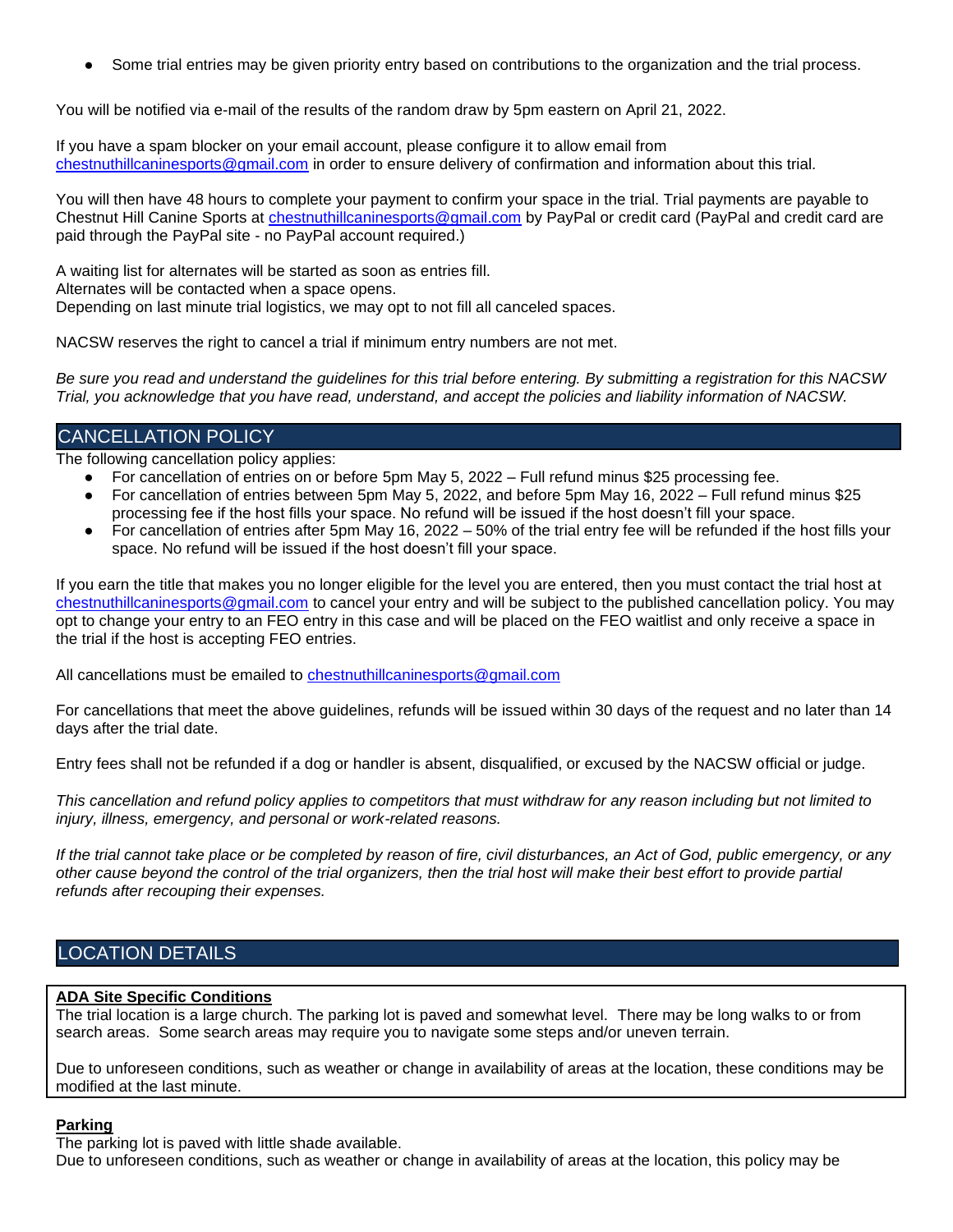modified at the last minute.

#### **Reactive Dog Parking**

There will be a small reactive dog parking area at this trial for those who wish, however the parking is tight and there will not be separate potty areas or warm up boxes.

Due to unforeseen conditions, such as weather or change in availability of areas at the location, this policy may be modified at the last minute.

#### **Unentered Dogs**

Unentered dogs must remain in the competitor's vehicle during the trial day. Unentered dogs should not be allowed to "play", exercise, or train on the trial grounds.

#### **RV Parking**

There may be space for a couple of small RVs to park in the competitor parking area during the trial day. To reserve a space, you will need to contact the host after you receive a confirmation that you have received a space in the trial. Email [chestnuthillcaninesports@gmail.com](mailto:chestnuthillcaninesports@gmail.com) to reserve RV space. No overnight RV parking is available. Due to unforeseen conditions, such as weather or change in availability of areas at the location, this policy may be modified at the last minute.

**Smoking**

Smoking is not allowed on this trial site, including the use of e-cigarettes

#### **Hotels**

A list of area hotels and directions will be provided with entry confirmations.

# DOG INFORMATION

#### **Dog Policies**

- All dogs must be on a 6' leash at all times when not being tested. NO flexi-leashes while not participating in a competition search.
- Dogs that need space from dogs may wear a red bandana, provided by the dog's handler, to help signal others that the dog needs extra space from dogs.
- Dogs will be toileted in designated areas and handlers must pick-up and dispose of waste.
- Dogs and handlers must stay in designated areas to avoid contaminating testing space, interrupting a test, or from viewing any part of the testing.
- Competitors should expect to keep their dogs confined in a crate or vehicle when not competing. The logistics of a trial typically do not allow for dogs to hang out on leash in between searches. Competitors should plan to provide their own shade using canopies or shade cloths.
- Refer to Location Details (above) for information on unentered dogs.

#### **Females in Season**

Will be allowed to run wearing "pants" at the very end of the running orders after all other dogs have been judged. Females in season will be parked and pottied in areas separate from the other dogs while at the trial if the location logistics permit. Handlers must contact [chestnuthillcaninesports@gmail.com](mailto:chestnuthillcaninesports@gmail.com) so plans can be made for the dog.

### OTHER INFORMATION

#### **Rules**

Complete rules are available at [www.NACSW.net.](http://www.nacsw.net/) **It is the responsibility of each competitor to read and understand the current NACSW Rule book prior to participating in a NACSW event.** 

#### **Liability**

By registering for the trial, the competitor hereby assumes all risks of, and responsibility for, accidents and/or damage to her/himself or to her/his property or to others, resulting from the actions of her/his dog. The competitor expressly agrees that the NACSW, Chestnut Hill Canine Sports and its assignees or any other person, or persons, of said groups, shall not be held liable personally, or collectively, under any circumstances, for injury, and/or damage to her/himself, for loss or injury to property, whether due to uncontrolled dogs or negligence of any member of said groups, or any other cause, or